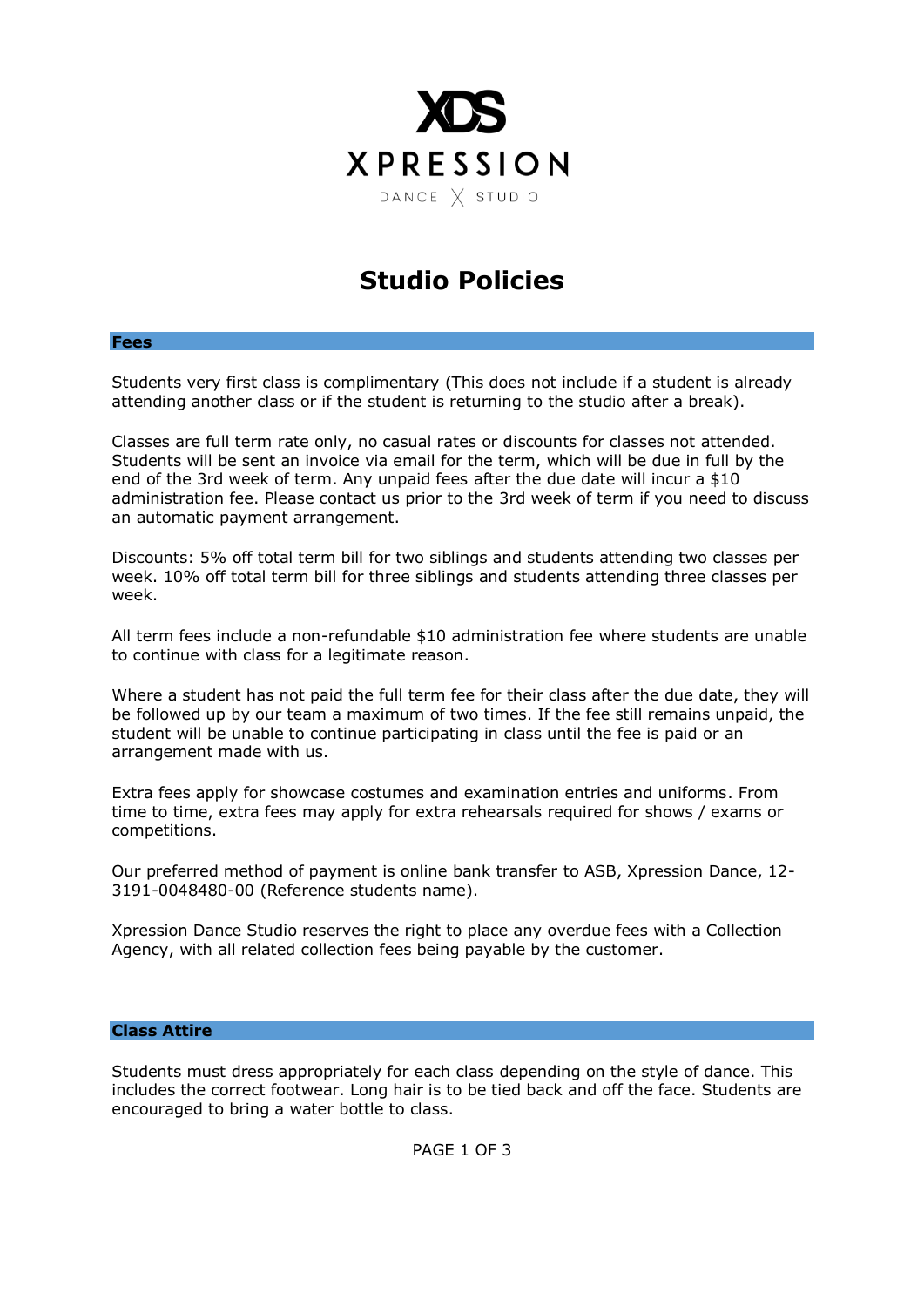Exam class students will be required to purchase the Xpression Dance Studio exam uniforms. Further information about these will be available in term two. Students can wear the uniform to classes, but are also encouraged to keep it in good condition for their exam.

Ballet: Leotard, ballet tights and shoes with hair in ballet bun

Jazz & Contemporary: Leotard, leggings, jazz shoes (bare feet for contemporary)

Hip Hop: Loose t-shirt, pants and sneakers

Stretch & Conditioning: Active wear

## **General Policies**

Regular class attendance is important for all students. Especially for students attending Syllabus classes and during the lead up to shows.

Students are encouraged to participate fully in their class – If a Syllabus class, students will be required to sit the exam. If a Crew class, students will be required to perform in the competitions / events the crew is taking part in. If an Open class, students are highly encouraged to participate in our studio show. Please communicate to one of our team if you feel you / your child will be unable to take part for genuine reasons.

Auditions may be held throughout the year for Crew or Development classes. Audition results are at the discretion of Xpression Dance Studio, however if you have any questions or concerns please contact us.

Students are to be punctual to classes to ensure they are able to complete a full warm up and make the most of their class time.

Xpression Dance Studio has a "no spectator" policy for all classes. This of course does not apply to brand new students who are settling into their first or second class. There will be 2-3 viewing classes per term where parents and caregivers will be invited to watch their child's lesson.

Students are the sole responsibility of their parents / caregivers before and after class. Our tutors are generally teaching multiple classes and are not able to supervise students before or after class.

If only one student is present for a class, the class will be cancelled and the parent / caregiver notified via phone. The lesson will be refunded to the student in full.

Xpression Dance Studio reserves the right to amend or cancel classes at any time based on demand.

Xpression Dance Studio, its representatives, tutors and successors will at all times provide a professional, excellent, safe environment and service.

PAGE 2 OF 3